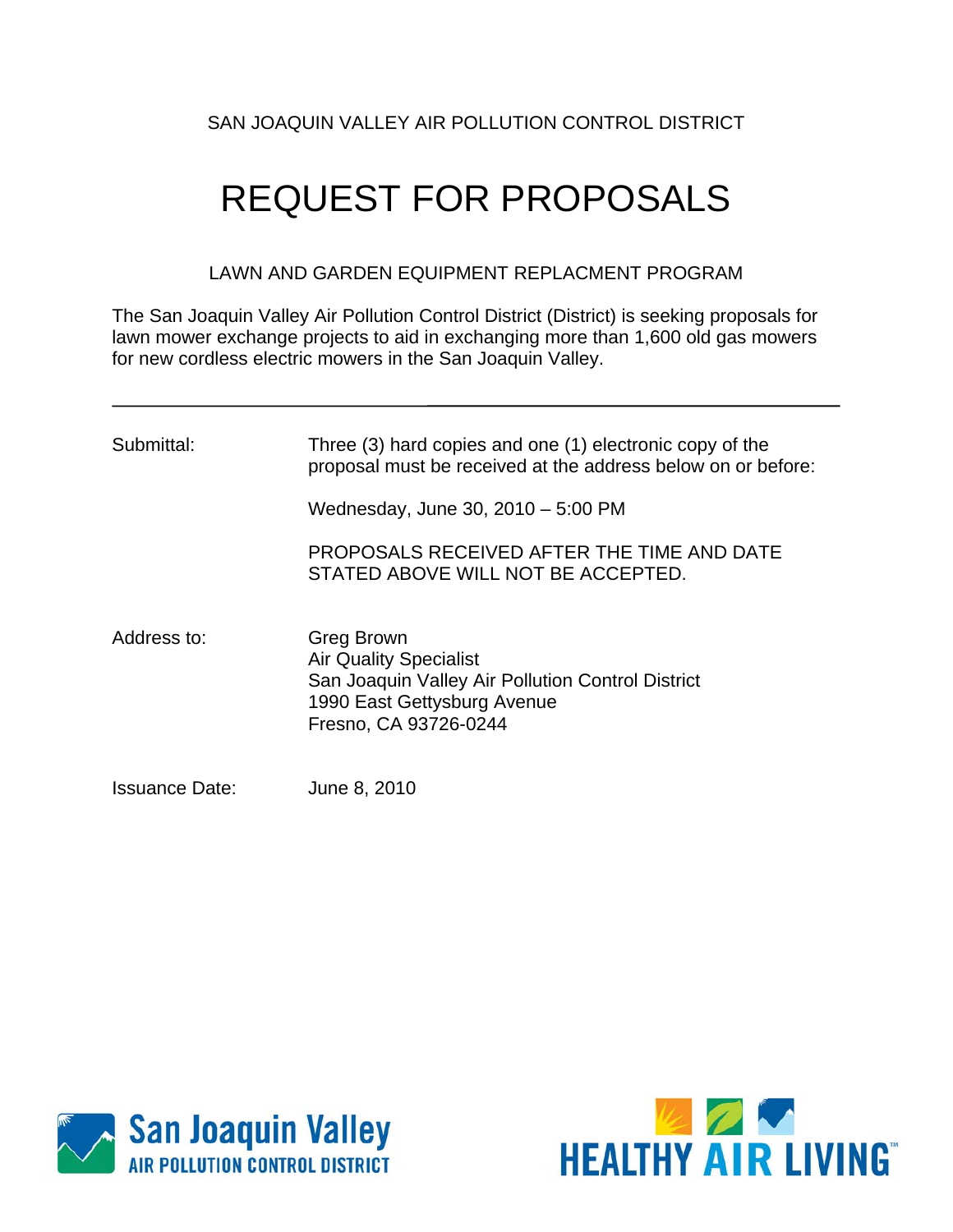**Table of Contents** 

| 2.0 |               |  |
|-----|---------------|--|
|     | 3.0 Contact 2 |  |
| 4.0 |               |  |
| 5.0 |               |  |
| 6.0 |               |  |
| 7.0 |               |  |
|     |               |  |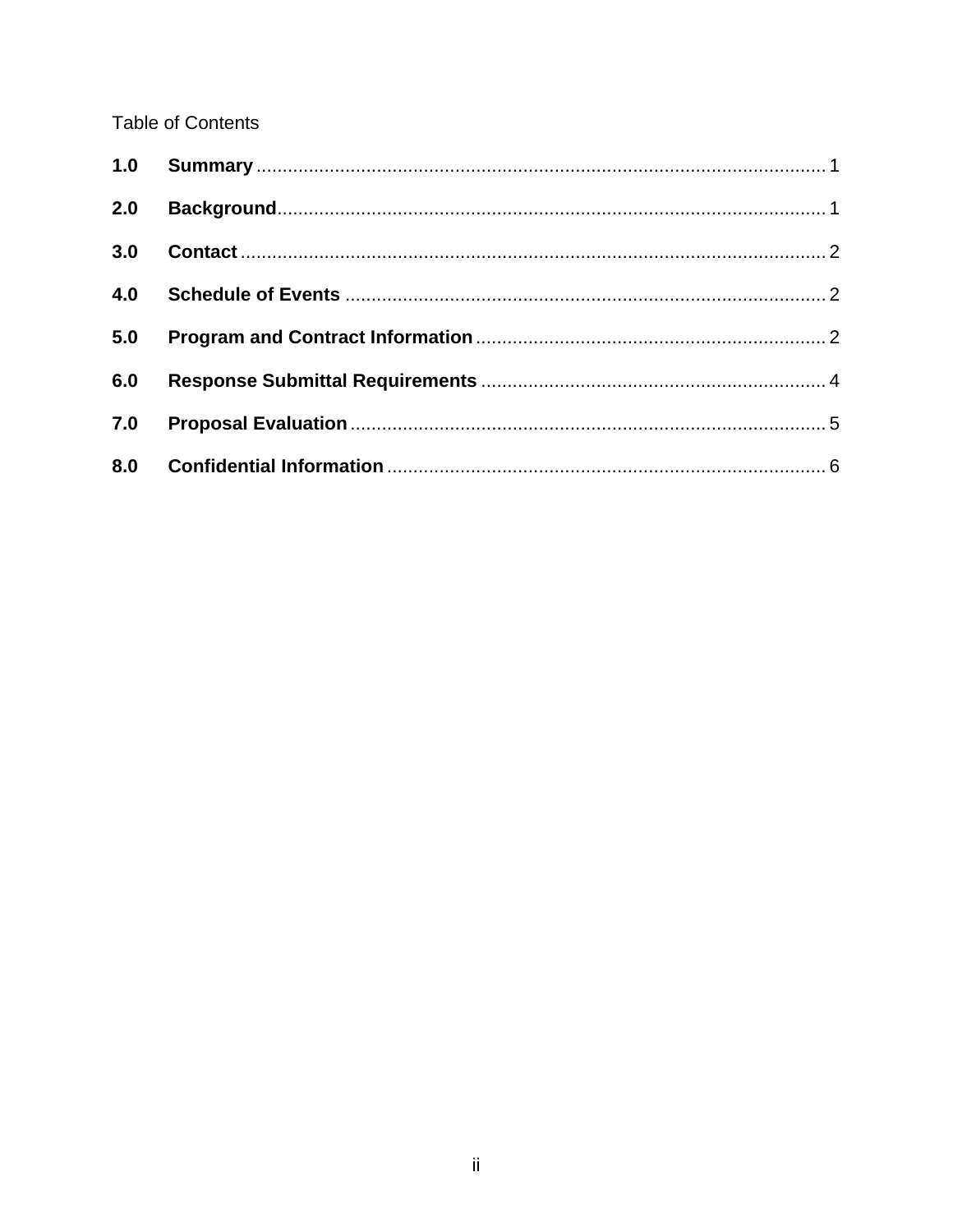#### <span id="page-2-0"></span>**1.0 Summary**

The San Joaquin Valley Air Pollution Control District (District) was awarded \$417,600 in California Air Resources Board (ARB) AB 118 funds, which will be used to provide approximately 1,670 vouchers for electric cordless lawn mower replacements. Under this RFP the District is seeking qualified vendors for exchange events to be held summer 2010 with an option to continue events until spring 2011. Contracts may be awarded to multiple suppliers/manufacturers.

 Applicants for this RFP are encouraged to contact District staff for assistance with questions regarding this announcement.

#### **2.0 Background**

The challenges faced by the San Joaquin Valley with respect to air quality are unmatched by any other region in the State. The Valley's topography, climate, geography and the presence of two major transportation corridors connecting northern and southern California all contribute to the region's problem.

The District was created by the California legislature in 1992 as the regional agency to deal with air pollution in the San Joaquin Valley. The District is made up of eight counties in California's Central Valley: San Joaquin, Stanislaus, Merced, Madera, Fresno, Kings, Tulare and the San Joaquin Valley Air Basin portion of Kern. The Valley Air District is governed by a fifteen member Governing Board consisting eight county Supervisors from each of the eight Valley counties selected by their respective county Boards of Supervisors, five City Council members selected by the cities within the District, and two public members appointed by the Governor.

The California legislature originally gave the District authority to regulate stationary sources of air pollution (e.g. factories, oil refineries and chemical plants, gasoline stations, and agricultural burning). The District was directed to develop certain transportation and mobile source control measures, and was given authority to implement such measures, particularly through incentive programs.

The air quality in the Valley is particularly dangerous in summer months. Lawn mowers and other gas powered yard equipment are notorious polluters usually lacking emission control equipment. The EPA estimates 1 lawn mower can emit as many smog forming pollutants as 43 new cars and that lawn mowers can account for as much as  $1/10<sup>th</sup>$  of smog forming pollutants from mobile sources. Green yard equipment, such as cordless electric lawnmowers, can reduce dangerous criterion pollutants especially in the summer.

In 2007, Governor Schwarzenegger signed into law Assembly Bill (AB) 118, which created the Air Quality Improvement Program (AQIP). This voluntary incentive program administered by ARB is designed to fund clean vehicle and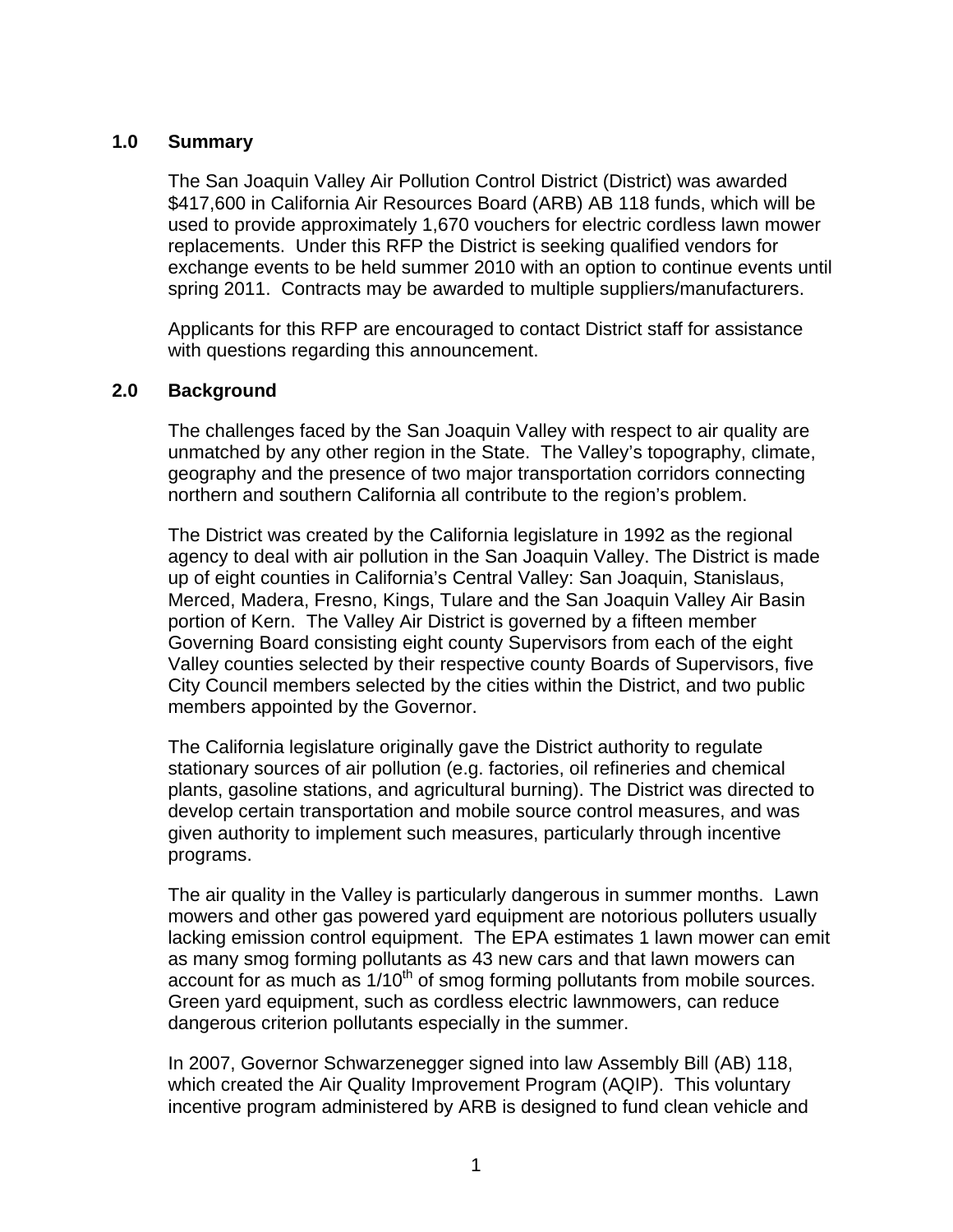<span id="page-3-0"></span>equipment projects, air quality research, and/or workforce training. For fiscal year 2009-10 ARB estimates that \$34.6 million will be available for grant programs.

The Lawn and Garden Equipment Replacement Program is one of the programs available under AQIP. ARB drafted the program guidelines and issued a competitive solicitation for \$1.6 million in program funds. The District submitted an application based on this solicitation and was awarded \$417,000 in funds to be used for the replacement of gas powered lawn mowers with cordless electric models.

#### **3.0 Contacts**

Gregory Brown, Air Quality Specialist Strategy and Incentives Program San Joaquin Valley Air Pollution Control District 1990 East Gettysburg Avenue Fresno, CA 93726-0244 (559) 230-5800, FAX (559) 230-6112

Brian Dodds, Grants Supervisor Strategy and Incentives Program San Joaquin Valley Air Pollution Control District 1990 East Gettysburg Avenue Fresno, CA 93726-0244 (559) 230-5800, FAX (559) 230-6112

#### **4.0 Schedule of Events**

| June 8, 2010     | Release of RFP                            |
|------------------|-------------------------------------------|
| June 30, 2010    | RFP Closes (No Later than 5:00 PM)        |
| <b>July 2010</b> | Review and Selection of Approved Projects |

#### **5.0 Program and Contract Information**

#### 5.1 Objective

The Lawn and Garden Equipment Replacement Program will provide qualified Valley residents with \$250 vouchers towards cleaner lawn mowers. The District is requesting competitive proposals for qualified lawn mower retail partners that will assist the District with the implementation of the Lawn and Garden Equipment Replacement Program. The partners must provide an adequate supply of qualified products, proper customer service and help to expend the funding in an expeditious manner, as described in section 5.2. The District will provide funds to reimburse the selected vendor for the subsidized cost of each lawn mower purchased; there will be no reimbursement for any administrative or overhead costs.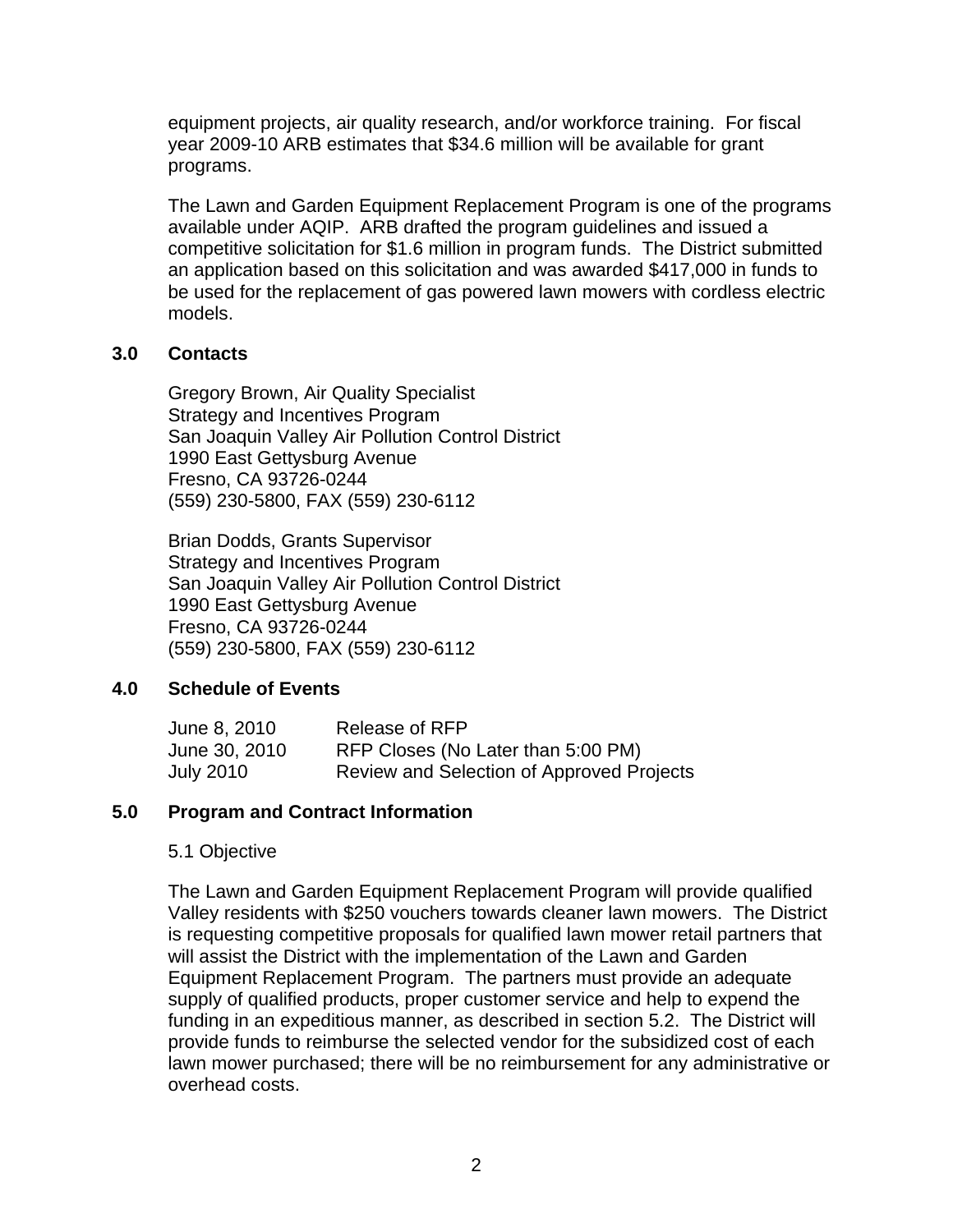The Program intends to provide the participants the opportunity to choose from different makes and models and different methods of exchange. The District is seeking exchange models that utilize exchange events and/or phone in/on-line store fronts. Retailers utilizing the exchange model are expected to provide a minimum of three exchange events with an option to hold additional events throughout the Valley if necessary. One event shall be held in each of the Districts three regions: Northern (*San Joaquin, Stanislaus, Merced*), Central (*Madera, Fresno, Kings*) and Southern (*Tulare, Kern*). Proposals should identify locations that will best serve the populous of each area.

Public participants will pre-register and be given a chance to select the model they wish to utilize. It is expected that successful Proposals will establish routes to ensure the old lawn mowers are recycled properly. Ideally the bidder will provide a location for the events and staff to aid in the lawn mower swaps.

#### 5.2 Partner Roles

#### **District**

- Promote program utilizing District resources including email list serves, social networks, press releases and more.
- Pre-register and verify qualifications of participants. The District expects to reserve time slots for qualified participants to manage the volume of customers attending the event at a given time.
- Provide District staffing at events to aid in coordination and field participant questions.
- Provide voucher reimbursement payments in a timely manner following events as specified in contract.

#### Vendor(s)

- Promote program through available resources.
- Have adequate supply of lawnmowers to meet participant demand at each event.
- Provide staffing to adequately handle workload of processing old mowers and completing transaction selling new mower. It is expected that the highest level of customer service is provide including the ability to process each customer through the exchange event in a timely manner. This also includes providing assistance to the customers in handling the old and new lawn mowers.
- Ideally, provide sufficiently-sized locations in all three regions to hold exchange events.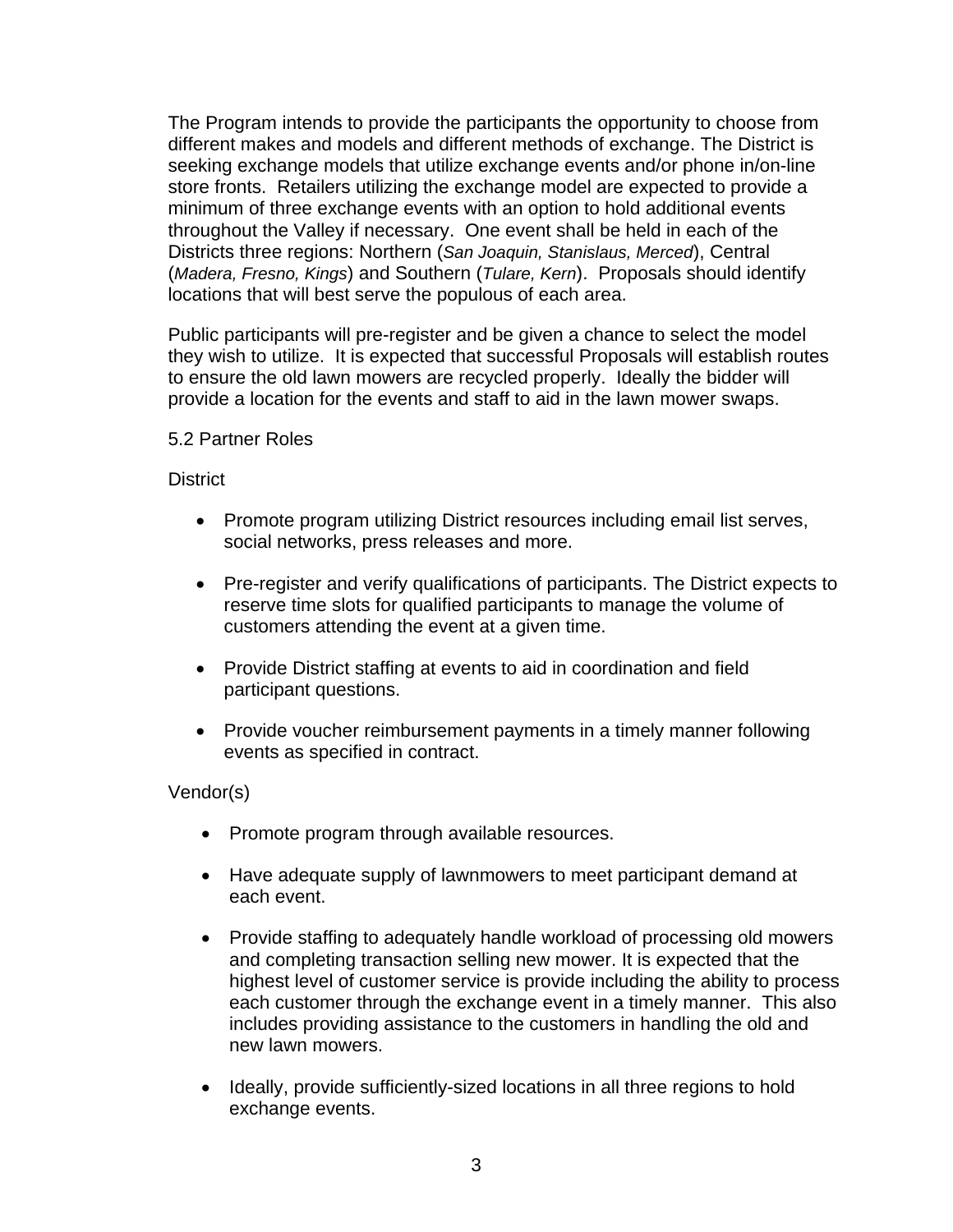- <span id="page-5-0"></span>• Secure a recycler who will be responsible for collecting and disposing of old lawn mowers. Ensure units exchanged are recycled and no parts from mowers are salvaged. Recyclers can use the mower for their scrap value.
- Additional points will be available if an applicant is able to provide a second exchange option, i.e. internet or phone based systems; to allow participation for applicants not able to attend the exchange events.

# 5.3 Available Funding

The District currently has \$417,000 available in Lawn and Garden Equipment Replacement funds. These funds will provide over 1,670 vouchers to be used by valley residents to replace gas powered lawn mowers with cordless electric models. The District reserves the right to award multiple agreements and allow applicants to choose which method they want to utilize to obtain their replacement mower. The participant will be responsible for the cost of the mower beyond the \$250 voucher.

# **6.0 Response Submittal Requirements**

Each proposal submitted must include, at a minimum, the following sections:

- 1. Executive Summary Page
- 2. Project Proposal
- 3. Attachments
- 6.1 Executive Summary Page (Not to exceed 1 page)

The first section of the proposal should be an executive summary which includes:

- A brief statement describing the process.
- Summary of the bidder's organization and related experience.
- Project period, including expected beginning and end dates.
- 6.2 Project Proposal

This section should contain a detailed project summary including:

- Description of experience in previous exchange events
- Walk through of applicants' experience in the exchange
- Description of space available if necessary
- Timeline to organize, promote and stock inventory for events
- Number of events, locations and proposed dates
- Specifications and price of electric cordless lawn mowers offered
- MSRP of mowers for District program participants
- Explanation of methods to recycle mower and drain it of fluids if necessary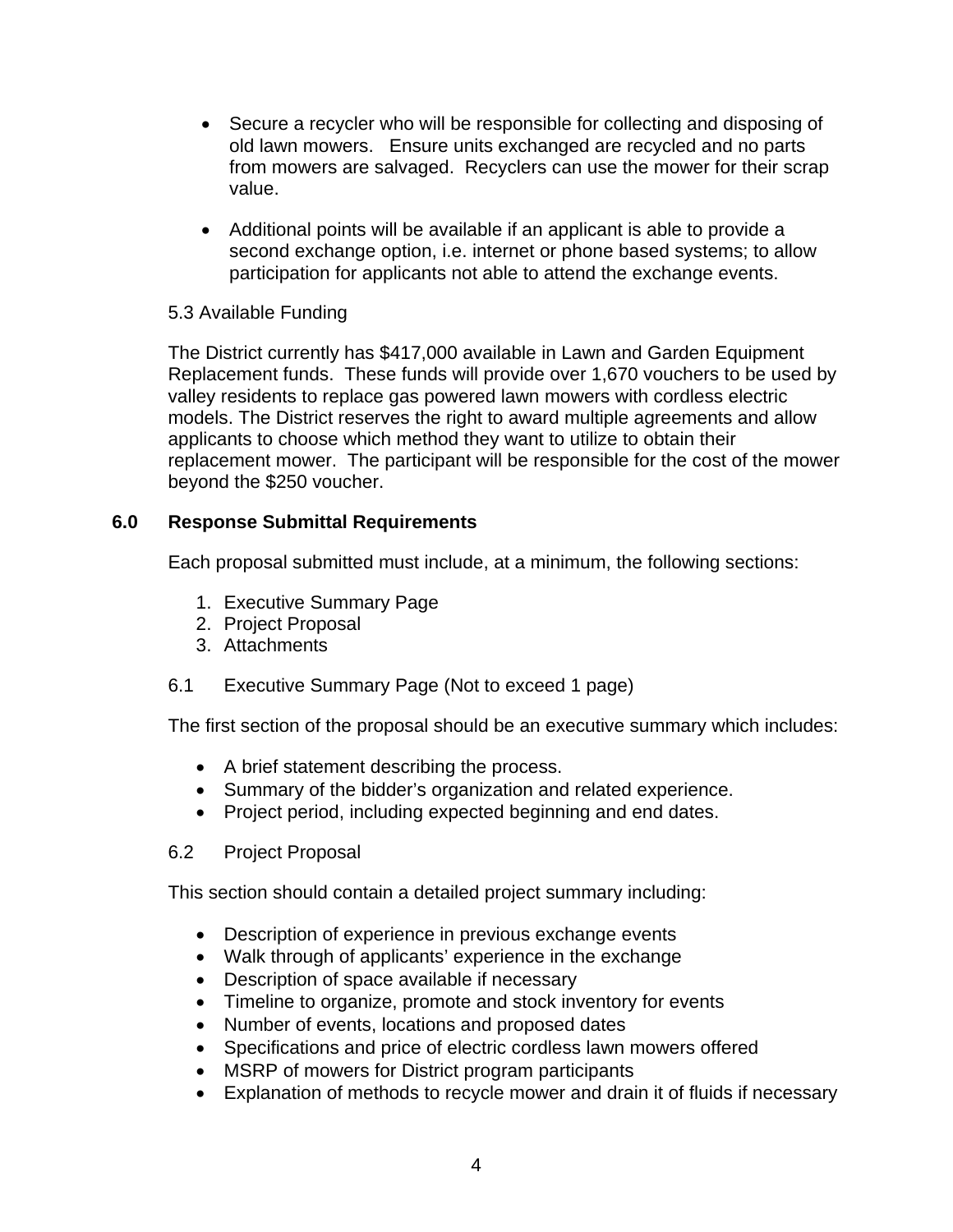- <span id="page-6-0"></span>• Description of staff available for the events and program
- Description of the roles of the applicant and partners (Pre-registration)
- Additional Marketing- Advertising or Promotions
- Contact(s) for questions regarding this proposal
- Primary contact information for individual responsible for coordinating events
- Company signing authority information
- Attach W-9
- 6.3 Attachments

This section may include attachments necessary to support portions of the proposal.

# **7.0 Proposal Evaluation**

7.1 Evaluation Criteria

Each proposal shall be evaluated and point totals shall be awarded in each of the categories listed below.

- *25 pts* **Price and Options of Mowers for Program Applicants (including tax)**  Proposals should include the specifications and price of each lawn mower to be offered to the customer at the exchange event. It is expected that the customer will pay the difference between the District's incentive and the price offered at the exchange event.
- *25 pts* **Location, Availability, Staff and Experience**  The proposal should include a discussion on the number of staff available for each event with a focus on providing excellent customer service and processing each customer through the exchange event in a timely manner. If proposing a specific location, a description of the location and discussions of how the event would be set up at this location are necessary. Please include potential dates for holding the exchange events and a Gantt chart or similar project management tool showing key milestones necessary to organize and hold the proposed exchange events. A discussion of the experience in promoting, organizing, and holding past exchange events is required. Please include dates, locations, and contact information for 3 previous exchange events.
- *20 pts* **Marketing and Outreach**  The proposal should include a detailed discussion of the resources available to promote and advertise the proposed lawn mower exchange events. Also describe outreach efforts targeting low-income and minority groups in the Valley, i.e. bilingual promotion efforts.